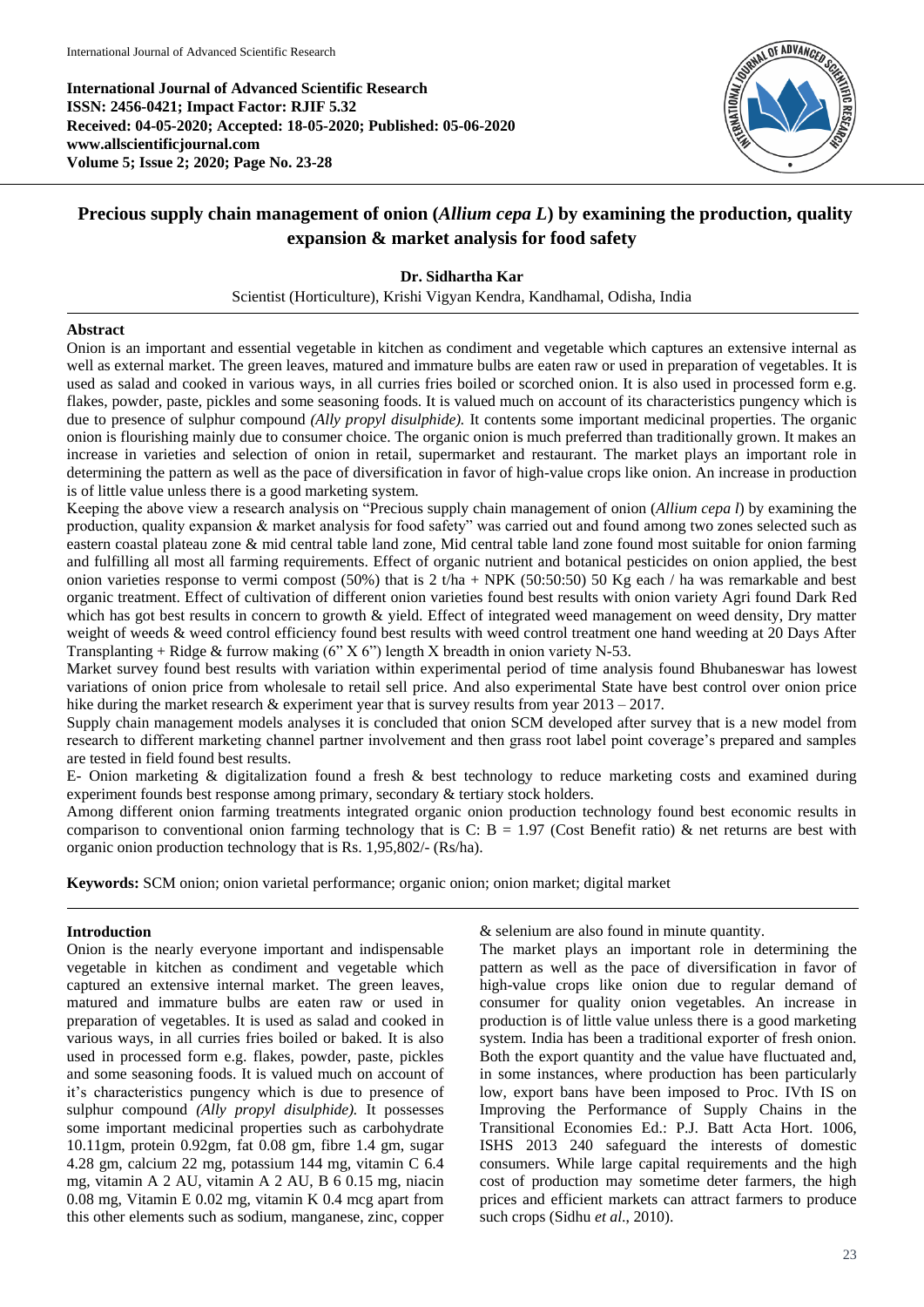In this experiment base research with the following objectives the work has been carried out by the researcher to find out the most suitable system of quality improvement of onion bulb & sustainable onion farming technology, to examine the most suitable precision farming system by analyse global requirement and accessibility of precision model for precious onion production, to find out a suitable sustainable Supply chain management system for onion, to evaluate the effect of organic inputs in various onion varieties and technology suitability after field experiment and find out optimum give in and potentiality to full fill market requirement in terms of quantity and quality. to evaluate some onion cultivars and find out optimum give in and potentiality to full fill market requirement in terms of quantity and quality, to find out best weed control treatments by field experiment and assimilation of mechanical & chemical control factor, to suggest grower line department officials & students about the measures for increasing the export potential of onion from India and effective supply chain management channel.

& to determine & recommend a suitable onion farming package of practices by analysing the economics of onion production to marketing.

In view of the above constrain and opportunities, the present research and analysis entitled "Precious Supply Chain Management of Onion (*Allium cepa L*) by examining the production, quality expansion & Market analysis for food safety" carry out to find out the suitable channel of production, quality improvement, supply chain management along with export and import of onion in context with market analysis in global as well as national standard, which ultimately meet the global, national and regional onion requirements.

Management of Onion (*Allium cepa L*) by examining the production, quality expansion & Market analysis for food safety" was carried out during 2016 to 2018, for field experiment two Districts of Experimental State such as Dhenkanal, Kendrapara of Odisha, India selected and for analysis of post-harvest, marketing, export and supply chain managements parameters global area methodology use. The crucial point to analyse was to estimate the growth rate in area, production and productivity of onion in India, to examine the onion production among major countries in the world, to find out most suitable system of quality improvement farming system for sustainable onion farming, to examine the most suitable precision farming system by analyse global requirement and accessibility of precision model for precious onion production, to find out a suitable sustainable Supply chain management system for onion, to evaluate some onion cultivars and find out optimum give in and potentiality to full fill market requirement in terms of quantity and quality through field experiment of onion varieties, organic onion farming treatments & weed control parameters, to ascertain the share of major onion exporting and importing countries in world trade, to study the country wise production, export of onion and import of onion in India over the period, to suggest the measures for increasing the export of onion from India and effective supply chain management channel & to determine and recommend suitable onion farming technology by analysing the economics of onion production to marketing.

**Random sample Soil Data of experimental site:** The soil data randomly collected from the experimental District blocks where farmer cultivate *Allium* and experiment on onion vegetative as well as give in parameters are collected and analyse. Experiment sites were regularly supervised and data record as well as field work done exclusively.

# **Methodology**

This analysis and research on "Precious Supply Chain

| Name of Dist. | <b>Block</b>    | рH  | EC    | $\bf OC$          | N   | P    | K          | Zn   | B    | S    | Fe   |
|---------------|-----------------|-----|-------|-------------------|-----|------|------------|------|------|------|------|
|               | Garadapur       | 5.7 | 0.985 | 0.35              | 175 | 11.5 | 192.5      | 0.12 | 0.09 | 3.5  | 21.4 |
|               | Derabish        | 5.9 | 0.918 | 0.38              | 190 | 11.2 | 181.8      | 0.15 | 0.10 | 4.3  | 44.8 |
|               | Marshaghai      | 5.9 | 0.382 | 0.43              | 215 | 11.7 | 204.3      | 0.41 | 0.61 | 4.4  | 41.3 |
| Kendrapara    | Pattamundai     | 5.8 | 0.421 | 0.44              | 220 | 11.5 | 202.3      | 0.40 | 0.59 | 4.3  | 41.2 |
|               | Aul             | 5.8 | 0.381 | 0.31              | 155 | 11.2 | 188.1      | 0.52 | 0.41 | 5.2  | 40.2 |
|               | Raj Nagar       | 5.8 | 0.341 | 0.41              | 205 | 11.8 | 118.3      | 0.52 | 0.49 | 5.1  | 41.8 |
|               | Mahakalapada    | 6.1 | 0.214 | 0.45              | 225 | 17.8 | 178.2      | 0.70 | 0.45 | 14.2 | 48.9 |
|               | Dhenkanal Sadar | 6.2 | 0.850 | 0.40              | 180 | 14.5 | 180.5      | 0.50 | 0.50 | 4.2  | 45.6 |
|               | Odapada         | 6.4 | 0.540 | 0.40              | 185 | 12.8 | 200.4      | 0.70 | 0.45 | 4.5  | 40.4 |
|               | Gandia          | 6.0 | 0.215 | 0.35              | 175 | 14.6 | 210.4      | 0.75 | 0.40 | 5.2  | 45.7 |
| Dhenkanal     | Hindol          | 6.2 | 0.425 | 0.42              | 195 | 11.8 | 185.5      | 0.60 | 0.55 | 5.2  | 40.3 |
|               | Kamakhyanagar   | 5.9 | 0.825 | 0.45              | 210 | 14.3 | 190.5      | 0.50 | 0.42 | 4.0  | 46.4 |
|               | Kankadahad      | 5.8 | 0.375 | 0.36              | 180 | 11.2 | 1802       | 0.70 | 0.30 | 4.3  | 38.2 |
|               | Bhuban          | 6.1 | 0.725 | 0.37              | 225 | 11.6 | 185.6      | 0.65 | 0.50 | 4.7  | 42.5 |
|               | Parjang         | 6.2 | 0.445 | 0.30 <sup>1</sup> | 165 | 11.4 | 205.5 0.55 |      | 0.37 | 3.8  | 38.8 |
| Total 2 Dist  | 15 Block sample |     |       |                   |     |      |            |      |      |      |      |

**Table 1**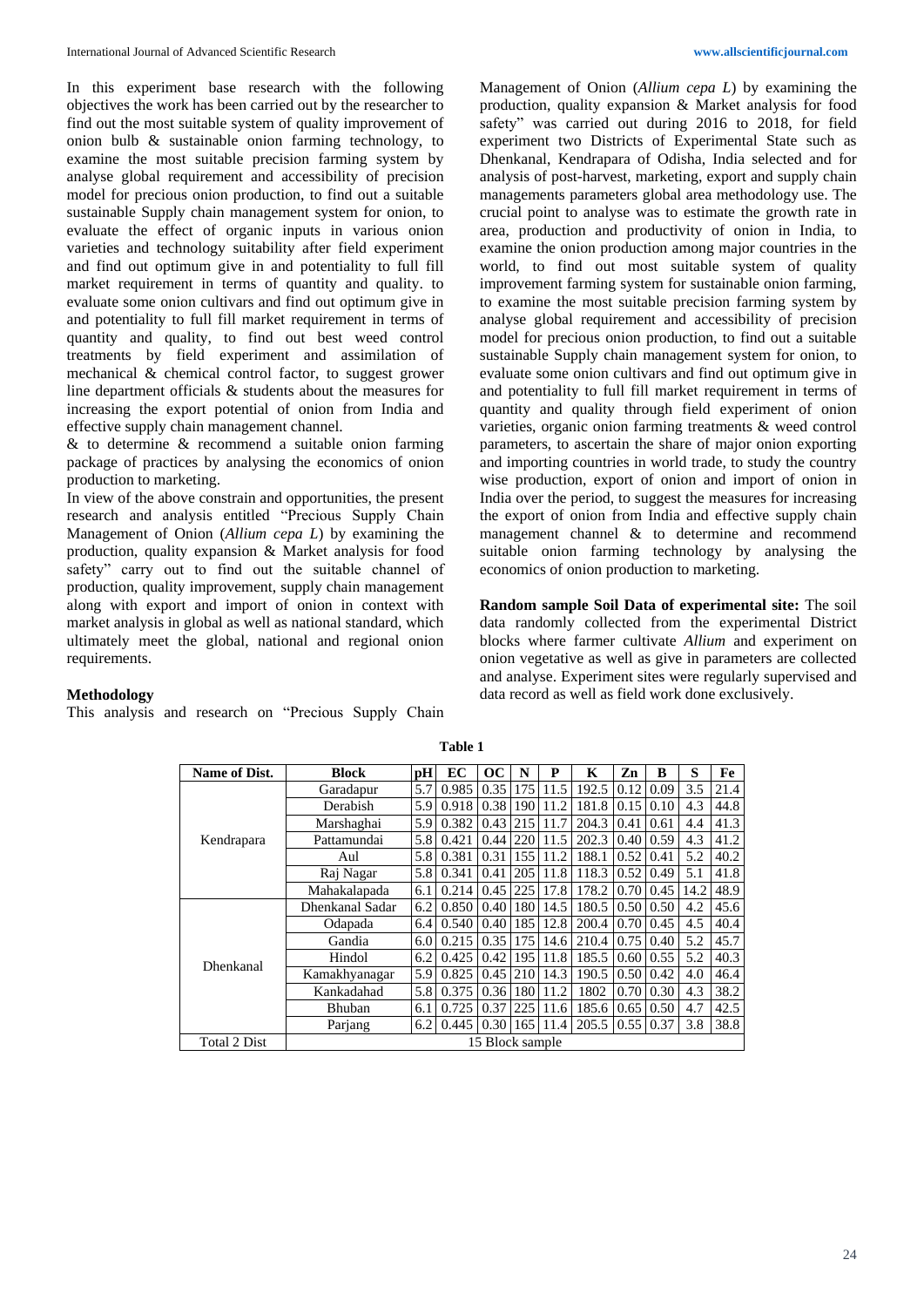### **Climate of Experiment Site during the experiment**



**Fig 1:** Avgerage Annual temperature °C field experiment District

# **Latitude Longitude of Experimental State**







**Fig 3**

# **Experimental site Year wise rain fall**



**Fig 4**

**Table 2:** Effect of organic nutrient and botanical pesticides applied at Post-harvest stages on Bulb weight (gm).

| <b>Treatment</b><br>R1 V                                                                                                                   |      | <b>Bulb Weight (gm)</b> |                                                 |           |                                |       | <b>Total Average</b>                        |
|--------------------------------------------------------------------------------------------------------------------------------------------|------|-------------------------|-------------------------------------------------|-----------|--------------------------------|-------|---------------------------------------------|
|                                                                                                                                            |      |                         | $\vert$ R2V $\vert$ R3V $\vert$ R4V $\vert$ R5V |           |                                |       |                                             |
| Control (T0)                                                                                                                               | 40   | 45                      | 45.8 37.2                                       |           | 36.8                           | 204.8 | 40.96                                       |
| Neem oil decoction 5 ml/litre at 15, 30, 45 DAT (T1)                                                                                       | 42   | 47                      |                                                 | 48.5 37.5 | 37                             | 212   | 42.4                                        |
| Panchgavya 0.03 ml/liter water 0, 45 and 60 days after transplanting + NPK (50:50:50) 50<br>$Kg$ . Each/ha. $(T2)$                         | 44   | 48                      | 52                                              | 40        | 41.2                           | 225.2 | 45.04                                       |
| Trichoderma viridae 5 Kg/ha with FYM as basal dose + NPK (50:50:50) 50 Kg. Each/ ha.<br>(T3)                                               | 40.5 | 45                      | 46                                              |           | $35.2$ 35.5                    | 202.2 | 40.44                                       |
| Bio- fertilizer (Azotobactor + PSB) 2ml + 2ml foliar & soil drenching application 15 DAT,<br>30 DAT + NPK (50:50:50) 50 Kg. Each/ ha. (T4) | 41.5 | 46.2                    | 48                                              | 36.5      | 36                             | 208.2 | 41.64                                       |
| Vermi compost $(50\%)$ 2 t/ha + NPK $(50:50:50)$ 50 Kg. Each/ ha. (T5)                                                                     | 46.5 | 52                      | 55                                              | 42        | 43                             | 238.5 | 47.7                                        |
| Total                                                                                                                                      |      |                         |                                                 |           |                                |       | 254.5 283.2 295.3 228.4 229.5 1290.9 258.18 |
| Average                                                                                                                                    |      |                         |                                                 |           | 63.625 70.8 73.825 57.1 57.375 |       |                                             |
| Standard Error of mean (SEM) = 163.5869494 Critical Difference (CD) 5 % = SEM X t % (20) = 341.24 Significant                              |      |                         |                                                 |           |                                |       |                                             |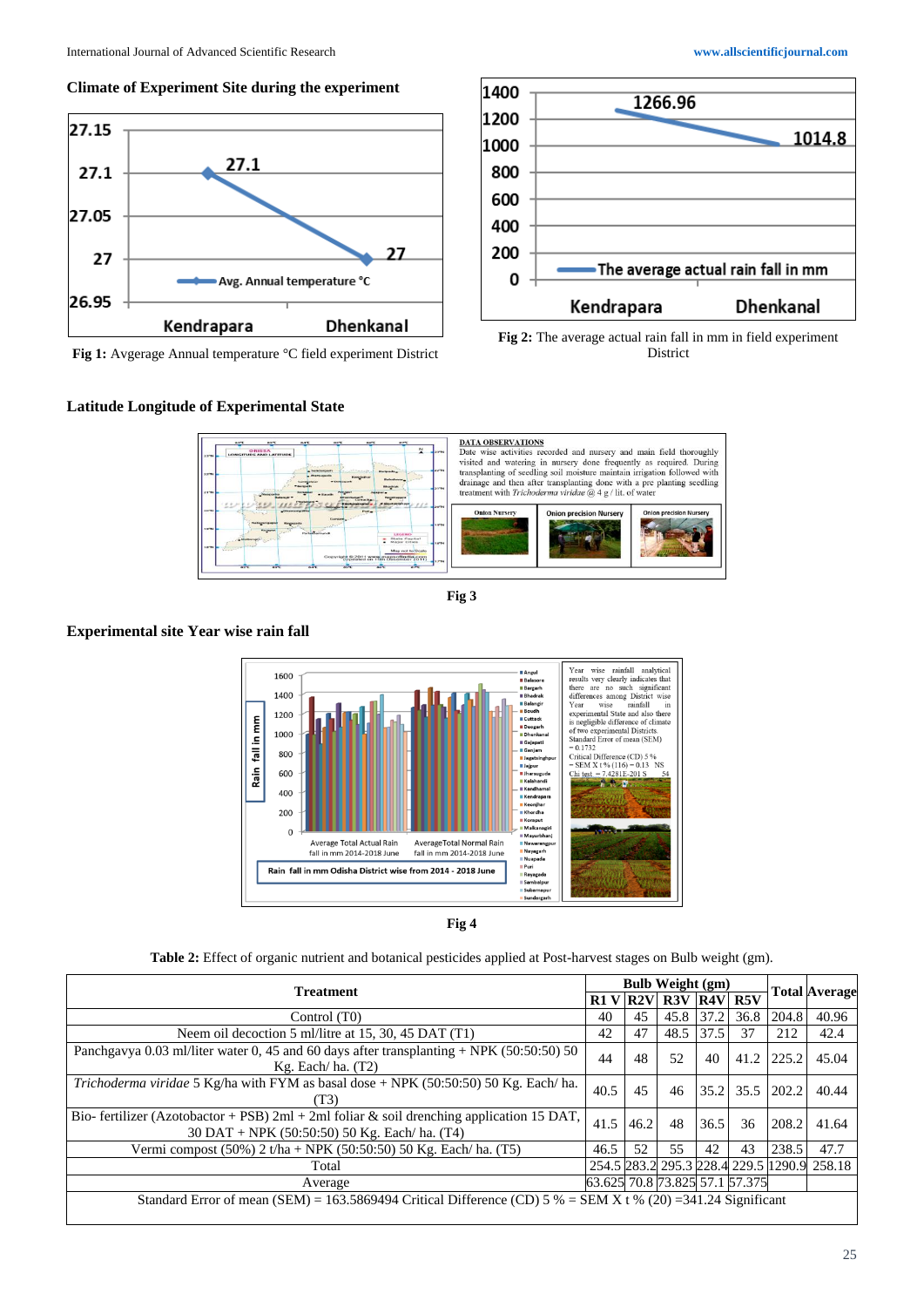Resulted maximum weight of onion bulb in variety Pusa red variety of onion by application of Vermi compost along with macro fertilizers that is 55 (gm)

| <b>Treatment</b> |                                                                                           | <b>Varieties</b>          | Bulb vield (q/ha) | Bulb weight $(g)$ | Bulb length (cm) | Bulb girth(cm) |  |
|------------------|-------------------------------------------------------------------------------------------|---------------------------|-------------------|-------------------|------------------|----------------|--|
| T <sub>1</sub>   | <b>Agrifound Rose</b>                                                                     |                           | 155.03            | 20.04             | 2.45             | 11.2           |  |
| T <sub>2</sub>   | Agrifound White                                                                           |                           | 172.55            | 30.48             | 3.17             | 13.61          |  |
| T <sub>3</sub>   |                                                                                           | Agrifound Light Red       | 211.24            | 42.88             | 3.78             | 14.83          |  |
| T4               |                                                                                           | <b>Agrifound Dark Red</b> | 284.44            | 50.66             | 3.93             | 17.74          |  |
| T <sub>5</sub>   |                                                                                           | <b>NHRDF</b> Red          | 189.02            | 40.68             | 3.58             | 14.61          |  |
| T6               | Pusa Red                                                                                  |                           | 280.26            | 55.14             | 4.11             | 16.8           |  |
| T7               | Pusa Madhavi                                                                              |                           | 224.84            | 46.7              | 3.97             | 15.7           |  |
| T8               | Arka Kalyan                                                                               |                           | 248.37            | 48.36             | 3.75             | 17.29          |  |
| T9               |                                                                                           | Arka Pragathi             | 216.99            | 37.7              | 3.7              | 12.54          |  |
| T <sub>10</sub>  |                                                                                           | Arka Bindu                | 135.16            | 27.16             | 2.49             | 13.32          |  |
| T <sub>11</sub>  | Arka Niketan                                                                              |                           | 281.57            | 49.29             | 4.13             | 16             |  |
| T <sub>12</sub>  | N-53 (Control)                                                                            |                           | 244.44            | 52.55             | 3.95             | 15.86          |  |
| $CD$ at 5%       |                                                                                           | 81.83                     | 16.85             | 0.39              | 2.16             |                |  |
|                  | Standard Error of mean (SEM) =19.50384577 Critical Difference (CD) =SEM X t % (44) =39.42 |                           |                   |                   |                  |                |  |

Among all twelve varieties Agrifound Dark Red was superior in terms of average Bulb yield that is 284.44 q/ha and it is due to less post-harvest loss. Similarly, the study revels Pusa Red superior in terms average single bulb weight that is 55.14 gm/bulb & Arka niketan variety of onion acquire maximum average bulb length that is 4.13 cm

| Table 4: Effect of integrated weed management on dry matter weight of weeds at 75 DAT (g/m2) in onion variety N-53 |  |  |  |
|--------------------------------------------------------------------------------------------------------------------|--|--|--|
|--------------------------------------------------------------------------------------------------------------------|--|--|--|

|                                                                                   | <b>Treatments details</b>                                                                 |               | Dry matter weight of weeds at 75 |                |                |                |                             |        |  |
|-----------------------------------------------------------------------------------|-------------------------------------------------------------------------------------------|---------------|----------------------------------|----------------|----------------|----------------|-----------------------------|--------|--|
| <b>Treatment</b>                                                                  |                                                                                           |               |                                  | DATA(g/m2)     |                |                | Total (g/m2) Average (g/m2) |        |  |
|                                                                                   |                                                                                           | $\mathbf{R}1$ | R <sub>2</sub>                   | R <sub>3</sub> | R <sub>4</sub> | R <sub>5</sub> |                             |        |  |
| T <sub>1</sub>                                                                    | Three HW at 20, 40 and 60 DAT                                                             | 32.1          | 32.5                             | 33.8           | 31.4           | 32.7           | 162.5                       | 32.5   |  |
| T <sub>2</sub>                                                                    | One HW at 20 DAT                                                                          | 73.6          | 73.8                             | 74.4           | 74.1           | 73.6           | 369.5                       | 73.9   |  |
| T <sub>3</sub>                                                                    | Pendimethalin @ 1.0 kg/ha (PPI)                                                           | 74.5          | 76.2                             | 73.4           | 71.7           | 75.2           | 371                         | 74.2   |  |
| T <sub>4</sub>                                                                    | Oxyfluorfen @ 0.250 kg/ha (PoE)                                                           | 78            | 78                               | 77             | 78             | 81             | 392                         | 78.4   |  |
| T5                                                                                | Pendimethalin @ 1.0 kg/ha (PPI) + one HW at 40 DAT                                        | 55.5          | 56.1                             | 57.3           | 54.4           | 56.7           | 280                         | 56     |  |
| T6                                                                                | Oxyfluorfen @ $0.250 \text{ kg/ha}$ (PoE) + one HW at 40 DAT                              | 52.2          | 51.4                             | 54.3           | 52.7           | 50.4           | 261                         | 52.2   |  |
| T <sub>7</sub>                                                                    | Pendimethalin @ 1.0 kg/ha (PPI) + oxyfluorfen @ 0.250<br>$kg/ha$ (PoE)                    | 57.8          | 60.2                             | 58.5           | 59.4           | 58.6           | 294.5                       | 58.9   |  |
| T <sub>8</sub>                                                                    | Pendimethalin @ 1.0 kg/ha (PPI) + oxyfluorfen @ 0.250<br>$kg/ha$ (PoE) + one HW at 40 DAT | 38.5          | 37.8                             | 37.6           | 40.2           | 40.4           | 194.5                       | 38.9   |  |
| T <sub>9</sub>                                                                    | One HW at 20 DAT + Ridge & furrow making $(6"X6" =$<br>BXH)                               | 26.7          | 27.2                             | 26.5           | 28.3           | 27.5           | 136.2                       | 27.24  |  |
| T <sub>10</sub>                                                                   | Weedy check (Control)                                                                     | 158.2         | 158.3                            | 158.7          | 157.9          | 154.85         | 787.95                      | 157.59 |  |
| Total                                                                             |                                                                                           | 647.1         | 651.5                            | 651.5          | 648.1          | 650.95         | 3249.15                     | 649.83 |  |
| Standard Error of mean (SEM) = 19.50 Critical Difference (CD) = 39.42 Significant |                                                                                           |               |                                  |                |                |                |                             |        |  |

The table observation resulted high dry matter weight of weeds in weedy check that is T10 157.59  $(g/m^2)$  followed with T4 78.4 ( $g/m^2$ ), T3 74.2 ( $g/m^2$ ), T2 73.9 ( $g/m^2$ ), T7 58.9 (g/m<sup>2</sup>), T5 56 (g/m<sup>2</sup>), T6 52.2 (g/m<sup>2</sup>), T8 38.9 (g/m<sup>2</sup>), T1 32.5  $(g/m^2)$  & T9 27.24  $(g/m^2)$ .

**Table 5:** Effect of integrated weed management on Weed control efficiency at 75 DAT (%) in onion variety N-53

| <b>Treatment</b> | <b>Treatments details</b>                                                               | Dry matter weight of<br>weeds at $75$ DAT $(g/m2)$ | <b>Weed control efficiency</b><br>at 75 DAT $(\% )$ |  |  |  |
|------------------|-----------------------------------------------------------------------------------------|----------------------------------------------------|-----------------------------------------------------|--|--|--|
| T1               | Three HW at 20, 40 and 60 DAT                                                           | 32.5                                               | 79.37686401                                         |  |  |  |
| T2               | One HW at 20 DAT                                                                        | 73.9                                               | 53.10616156                                         |  |  |  |
| T <sub>3</sub>   | Pendimethalin @ 1.0 kg/ha (PPI)                                                         | 74.2                                               | 52.91579415                                         |  |  |  |
| T <sub>4</sub>   | Oxyfluorfen @ 0.250 kg/ha (PoE)                                                         | 78.4                                               | 50.25065042                                         |  |  |  |
| T <sub>5</sub>   | Pendimethalin @ 1.0 kg/ha (PPI) + one HW at 40 DAT                                      | 56                                                 | 64.4647503                                          |  |  |  |
| T6               | Oxyfluorfen @ $0.250 \text{ kg/ha}$ (PoE) + one HW at 40 DAT                            | 52.2                                               | 66.87607082                                         |  |  |  |
| T7               | Pendimethalin @ 1.0 kg/ha (PPI) + oxyfluorfen @ 0.250 kg/ha (PoE)                       | 58.9                                               | 62.62453201                                         |  |  |  |
| T <sub>8</sub>   | Pendimethalin @ 1.0 kg/ha (PPI) + oxyfluorfen @ 0.250 kg/ha (PoE) + one<br>HW at 40 DAT | 38.9                                               | 75.31569262                                         |  |  |  |
| T9               | One HW at 20 DAT + Ridge & furrow making $(6"X6" = BXH)$                                | 27.24                                              | 82.71463925                                         |  |  |  |
| T <sub>10</sub>  | Weedy check (Control)                                                                   | 157.59                                             | 0                                                   |  |  |  |
| Total            |                                                                                         | 649.83                                             | 587.6451551                                         |  |  |  |
| Average          |                                                                                         | 64.983                                             | 58.76451551                                         |  |  |  |
|                  | AVERAGE DEVIATION = $15.75709119$                                                       |                                                    |                                                     |  |  |  |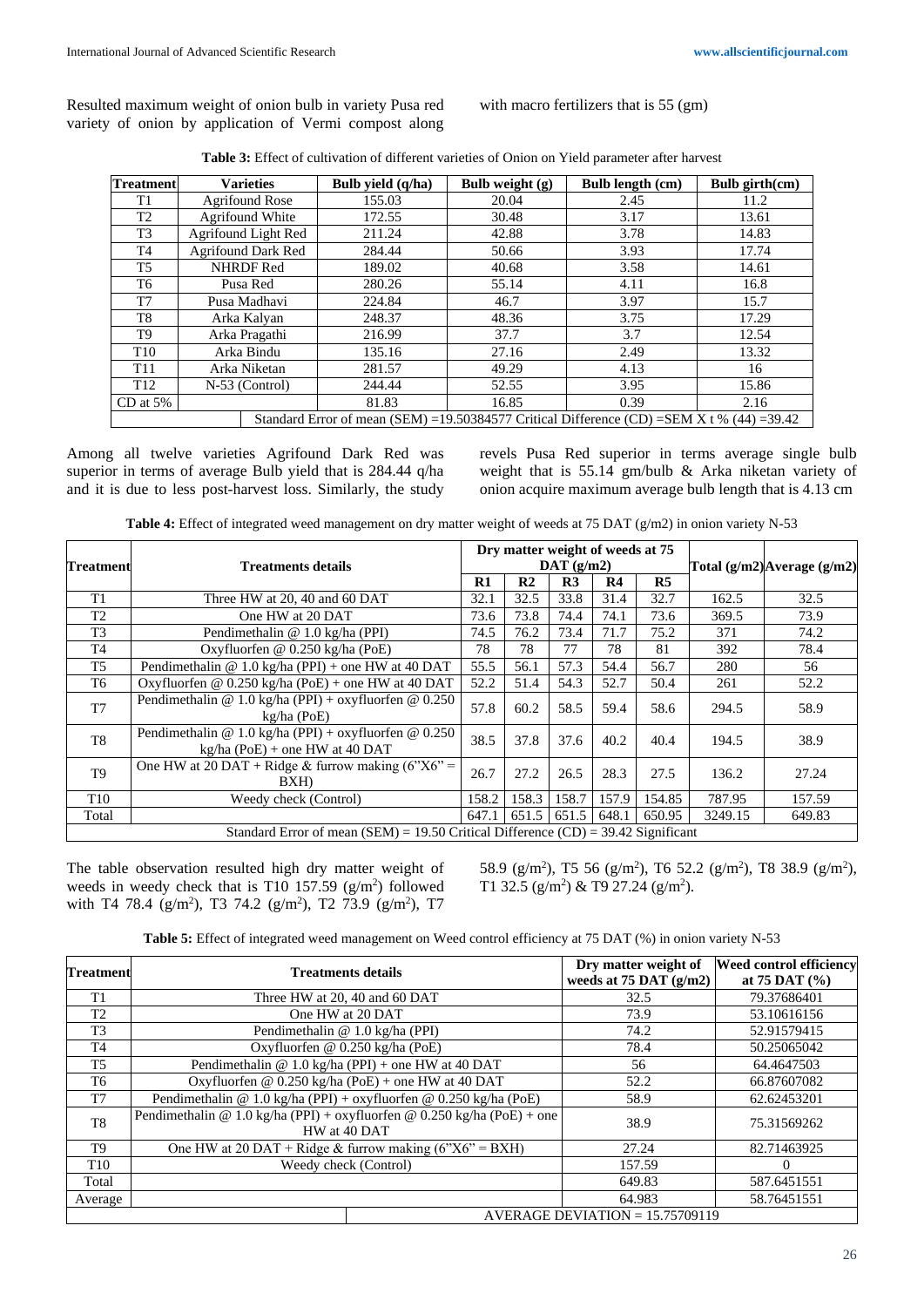The table observation resulted high weed control efficiency (%) in treatment T9 followed by T1, T8, T6, T5, T7, T2, T3, T4 & T10 is weedy check (control). As per table observation average deviation of 15.75 was observed.

Cost effectiveness of Onion both Traditional & Chemical farming: Observations / analysis results a BC ratio of 1:1.97 by adopting organic onion production & BC ratio of 1:1.86

by chemically onion production. Whereas an added cost of Rs. 2.17 / Kg. of Onion for packaging, loading & unloading, transportation, handling charges etc are include in total cost of production to marketing. Apart from this for onion exporting an export charges along with quality analysis cost are includes. From the results obtained Organic onions are cost effective.

| Cost of Onion cultivation (in Rs /ha) |                              |          |                     |                   |         |  |  |  |  |
|---------------------------------------|------------------------------|----------|---------------------|-------------------|---------|--|--|--|--|
| <b>Sl. No.</b>                        | <b>Particulars</b>           | Organic  | <b>Conventional</b> |                   | Average |  |  |  |  |
|                                       | <b>Fixed Cost</b>            | 8562     | 8562                | 17124             | 8562    |  |  |  |  |
|                                       | Variable Cost                | 57895    | 55643               | 113538            | 56769   |  |  |  |  |
|                                       | Cost of Cultivation (CostA1) | 66458    | 64206               | 130664            | 65332   |  |  |  |  |
| 4                                     | Gross Income                 | 262260   | 240000              | 502260            | 251130  |  |  |  |  |
|                                       | Net Income                   | 195802   | 175794              | 371596            | 185798  |  |  |  |  |
| Total                                 |                              | 590977   | 544205              | 1135182           | 567591  |  |  |  |  |
| Average of each component cost        |                              | 118195.4 | 108841              | 227036.4 113518.2 |         |  |  |  |  |
| $BC Ratio$ Organic =                  | 1.973140729                  |          |                     |                   |         |  |  |  |  |
| $BC$ Ratio Conventional $=$           | 1.868998762                  |          |                     |                   |         |  |  |  |  |

**Seasonality in onion arrivals & prices in Indian markets**  Market wise highest & lowest onion arrivals & it was observed that mostly in Delhi, Kolkata, Ahmadabad, Hyderabad, Chennai, Bangalore, Mumbai, Pune, Ahmednagar, Lasalgaon, Pimpalgaon, Yeola & Sangamner market highest onion arrival is in November to January & frequently in March to Yeola & Sangamner markets. Whereas lowest arrival recorded in January, March, April,

#### **Wholesale & Retail Price of Onion in Country during experiment period.**

September, October and December.



**Fig 5**





# **Supply chain Management & Digitalization of Onion**

Illustrate the location specific market points at experimental State where produced onion are sailing. District / RMC wise points are useful information's for onion channel partners. A study on onion E-trading / Web base trading was conducted by sample survey with the following traders & experts. Email marketing is the act of sending a commercial

message, typically to a group of people, using email. In its broadest sense, every email sent to a potential or current customer could be considered email marketing. It usually involves using email to send advertisements, request business, or solicit sales or donations, and is meant to build loyalty, trust, or brand awareness. Marketing emails can be sent to a purchased lead list or a current customer database. The term usually refers to sending email messages with the purpose of enhancing a merchant's relationship with current or previous customers, encouraging customer loyalty and repeat business, acquiring new customers or convincing current customers to purchase something immediately, and sharing third-party ads. (https://www.researchgate.net/publication/341867659\_Tabl e\_graphs\_PhD\_Thesis\_of\_Dr\_Sidhartha\_Kar\_Thesis\_suppo rting\_documentspdf)

A new innovative model was also developed during the experiment which shows holistic approaches of onion problem analysis to grass root label marketing. Mostly from research, problem analysis wise attempts, farmers production, marketing, storage, processing/ grading/ packaging/ standardization, Export to consumer countries, Indian marketing channels from producer to consumers relationships are main parts of this model.



**Fig 7**

# **Conclusion**

The results & discussion of the study it is concluded that among two zones selected such as eastern coastal plateau zone & mid central table land zone, Mid central table land